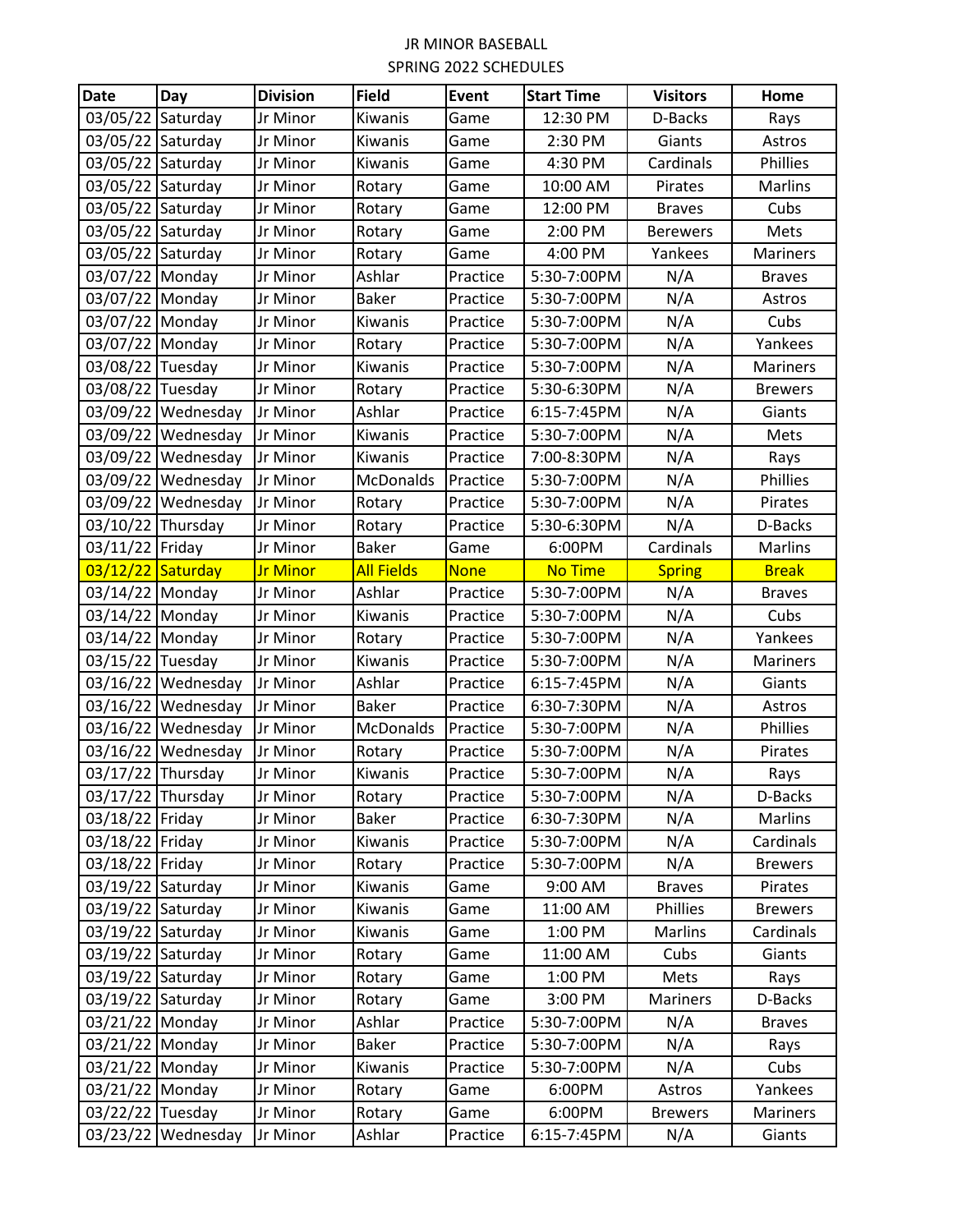| <b>Date</b>       | Day                | <b>Division</b> | <b>Field</b> | <b>Event</b> | <b>Start Time</b> | <b>Visitors</b> | Home            |
|-------------------|--------------------|-----------------|--------------|--------------|-------------------|-----------------|-----------------|
| 03/23/22          | Wednesday          | Jr Minor        | Kiwanis      | Practice     | 5:30-6:30PM       | N/A             | Mets            |
| 03/23/22          | Wednesday          | Jr Minor        | Rotary       | Game         | 6:00PM            | Pirates         | Phillies        |
| 03/24/22          | Thursday           | Jr Minor        | Kiwanis      | Practice     | 5:30-7:00PM       | N/A             | Rays            |
| 03/24/22 Thursday |                    | Jr Minor        | Rotary       | Practice     | 5:30-7:00PM       | N/A             | D-Backs         |
| 03/25/22 Friday   |                    | Jr Minor        | Ashlar       | Practice     | 5:30-7:00PM       | N/A             | <b>Marlins</b>  |
| 03/25/22          | Friday             | Jr Minor        | Kiwanis      | Practice     | 5:30-7:00PM       | N/A             | Cardinals       |
| 03/26/22          | Saturday           | Jr Minor        | <b>Baker</b> | Game         | 3:00 PM           | Yankees         | Cubs            |
| 03/26/22          | Saturday           | Jr Minor        | Kiwanis      | Game         | 11:00 AM          | D-Backs         | Mets            |
| 03/26/22 Saturday |                    | Jr Minor        | Kiwanis      | Game         | 1:00 PM           | <b>Brewers</b>  | <b>Marlins</b>  |
| 03/26/22          | Saturday           | Jr Minor        | Rotary       | Game         | 9:00 AM           | Cardinals       | <b>Braves</b>   |
| 03/26/22          | Saturday           | Jr Minor        | Rotary       | Game         | 11:00 AM          | <b>Mariners</b> | Astros          |
| 03/26/22 Saturday |                    | Jr Minor        | Rotary       | Game         | 1:00 PM           | Pirates         | Giants          |
| 03/26/22 Saturday |                    | Jr Minor        | Rotary       | Game         | 3:00 PM           | Rays            | Phillies        |
| 03/28/22 Monday   |                    | Jr Minor        | <b>Baker</b> | Practice     | 5:30-7:00PM       | N/A             | Astros          |
| 03/28/22 Monday   |                    | Jr Minor        | Kiwanis      | Practice     | 5:30-7:00PM       | N/A             | Cubs            |
| 03/28/22 Monday   |                    | Jr Minor        | Rotary       | Game         | 6:00PM            | Yankees         | <b>Braves</b>   |
| 03/29/22 Tuesday  |                    | Jr Minor        | Kiwanis      | Practice     | 5:30-7:00PM       | N/A             | <b>Mariners</b> |
| 03/29/22 Tuesday  |                    | Jr Minor        | Rotary       | Practice     | 5:30-7:00PM       | N/A             | <b>Brewers</b>  |
|                   | 03/30/22 Wednesday | Jr Minor        | Ashlar       | Practice     | 6:15-7:45PM       | N/A             | Giants          |
| 03/30/22          | Wednesday          | Jr Minor        | Baker        | Practice     | 6:30-7:30PM       | N/A             | Phillies        |
|                   | 03/30/22 Wednesday | Jr Minor        | Kiwanis      | Game         | 6:00PM            | Mets            | Astros          |
|                   | 03/30/22 Wednesday | Jr Minor        | Rotary       | Practice     | 5:30-7:00PM       | N/A             | Pirates         |
| 03/31/22 Thursday |                    | Jr Minor        | Kiwanis      | Practice     | 5:30-7:00PM       | N/A             | Rays            |
| 03/31/22 Thursday |                    | Jr Minor        | Rotary       | Practice     | 5:30-7:00PM       | N/A             | D-Backs         |
| 04/01/22          | Friday             | Jr Minor        | Ashlar       | Game         | 6:00PM            | Marlins         | Cubs            |
| 04/01/22          | Friday             | Jr Minor        | Kiwanis      | Game         | 6:00PM            | Cardinals       | D-Backs         |
| 04/02/22 Saturday |                    | Jr Minor        | Kiwanis      | Game         | 9:00 AM           | <b>Braves</b>   | <b>Brewers</b>  |
| 04/02/22          | Saturday           | Jr Minor        | Kiwanis      | Game         | 11:00 AM          | Astros          | D-Backs         |
| 04/02/22          | Saturday           | Jr Minor        | Kiwanis      | Game         | 1:00 PM           | Cubs            | Mariners        |
| 04/02/22 Saturday |                    | Jr Minor        | Rotary       | Game         | 9:00 AM           | Phillies        | Mets            |
| 04/02/22 Saturday |                    | Jr Minor        | Rotary       | Game         | 11:00 AM          | Giants          | Cardinals       |
| 04/02/22 Saturday |                    | Jr Minor        | Rotary       | Game         | 1:00 PM           | Marlins         | Rays            |
| 04/02/22 Saturday |                    | Jr Minor        | Rotary       | Game         | 3:00 PM           | Yankees         | Pirates         |
| 04/04/22 Monday   |                    | Jr Minor        | Ashlar       | Practice     | 5:30-7:00PM       | N/A             | <b>Braves</b>   |
| 04/04/22 Monday   |                    | Jr Minor        | <b>Baker</b> | Practice     | 5:30-7:00PM       | N/A             | Astros          |
| 04/04/22 Monday   |                    | Jr Minor        | Kiwanis      | Practice     | 5:30-7:00PM       | N/A             | Cubs            |
| 04/04/22 Monday   |                    | Jr Minor        | Rotary       | Practice     | 5:30-7:00PM       | N/A             | Yankees         |
| 04/05/22 Tuesday  |                    | Jr Minor        | Kiwanis      | Practice     | 5:30-7:00PM       | N/A             | Mariners        |
| 04/05/22 Tuesday  |                    | Jr Minor        | Rotary       | Practice     | 5:30-6:30PM       | N/A             | <b>Brewers</b>  |
|                   | 04/06/22 Wednesday | Jr Minor        | Ashlar       | Practice     | 6:15-7:45PM       | N/A             | Giants          |
|                   | 04/06/22 Wednesday | Jr Minor        | Kiwanis      | Practice     | 5:30-7:00PM       | N/A             | Mets            |
|                   | 04/06/22 Wednesday | Jr Minor        | McDonalds    | Practice     | 5:30-7:00PM       | N/A             | Phillies        |
|                   | 04/06/22 Wednesday | Jr Minor        | Rotary       | Practice     | 5:30-7:00PM       | N/A             | Pirates         |
| 04/07/22 Thursday |                    | Jr Minor        | <b>Baker</b> | Practice     | 5:30-7:00PM       | N/A             | Rays            |
| 04/07/22 Thursday |                    | Jr Minor        | Rotary       | Practice     | 5:30-7:00PM       | N/A             | D-Backs         |
| 04/08/22 Friday   |                    | Jr Minor        | Ashlar       | Practice     | 5:30-7:00PM       | N/A             | Marlins         |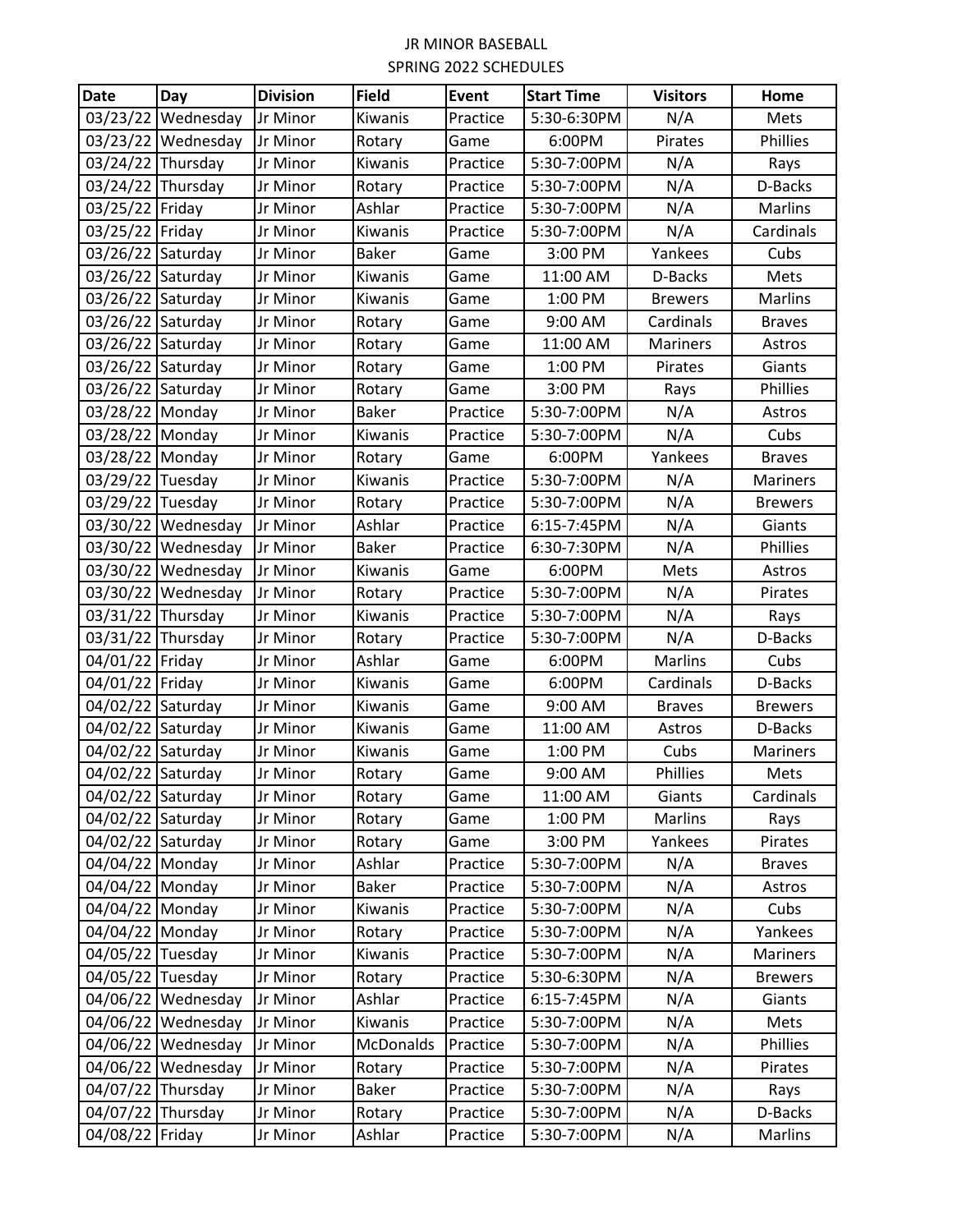| <b>Date</b>       | Day                | <b>Division</b> | <b>Field</b>     | <b>Event</b> | <b>Start Time</b> | <b>Visitors</b> | Home           |
|-------------------|--------------------|-----------------|------------------|--------------|-------------------|-----------------|----------------|
| 04/08/22          | Friday             | Jr Minor        | Kiwanis          | Practice     | 5:30-7:00PM       | N/A             | Cardinals      |
| 04/09/22          | Saturday           | Jr Minor        | Kiwanis          | Game         | 9:00 AM           | Rays            | <b>Braves</b>  |
| 04/09/22 Saturday |                    | Jr Minor        | Kiwanis          | Game         | 11:00 AM          | Pirates         | Mariners       |
| 04/09/22 Saturday |                    | Jr Minor        | Kiwanis          | Game         | 1:00 PM           | <b>Brewers</b>  | Giants         |
| 04/09/22 Saturday |                    | Jr Minor        | Rotary           | Game         | 9:00 AM           | Cardinals       | Yankees        |
| 04/09/22          | Saturday           | Jr Minor        | Rotary           | Game         | 11:00 AM          | Mets            | Marlins        |
| 04/09/22          | Saturday           | Jr Minor        | Rotary           | Game         | 1:00 PM           | Astros          | Cubs           |
| 04/09/22          | Saturday           | Jr Minor        | Rotary           | Game         | 3:00 PM           | D-Backs         | Phillies       |
| 04/11/22 Monday   |                    | Jr Minor        | Ashlar           | Practice     | 5:30-7:00PM       | N/A             | <b>Braves</b>  |
| 04/11/22 Monday   |                    | Jr Minor        | Kiwanis          | Practice     | 5:30-7:00PM       | N/A             | Cubs           |
| 04/11/22 Monday   |                    | Jr Minor        | Rotary           | Practice     | 5:30-7:00PM       | N/A             | Yankees        |
| 04/12/22 Tuesday  |                    | Jr Minor        | Kiwanis          | Practice     | 5:30-7:00PM       | N/A             | Mariners       |
| 04/12/22 Tuesday  |                    | Jr Minor        | Rotary           | Practice     | 5:30-6:30PM       | N/A             | <b>Brewers</b> |
| 04/12/22 Tuesday  |                    | Jr Minor        | Rotary           | Practice     | 6:30-7:30PM       | N/A             | Astros         |
|                   | 04/13/22 Wednesday | Jr Minor        | Ashlar           | Practice     | 6:15-7:45PM       | N/A             | Giants         |
| 04/13/22          | Wednesday          | Jr Minor        | Kiwanis          | Practice     | 5:30-6:30PM       | N/A             | Mets           |
| 04/13/22          | Wednesday          | Jr Minor        | Kiwanis          | Practice     | 6:30-7:30PM       | N/A             | Pirates        |
| 04/13/22          | Wednesday          | Jr Minor        | McDonalds        | Practice     | 5:30-7:00PM       | N/A             | Phillies       |
| 04/14/22 Thursday |                    | Jr Minor        | Kiwanis          | Game         | 6:00PM            | Rays            | Giants         |
| 04/14/22 Thursday |                    | Jr Minor        | Rotary           | Practice     | 5:30-7:00PM       | N/A             | D-Backs        |
| 04/15/22          | Friday             | Jr Minor        | Ashlar           | Practice     | 5:30-7:00PM       | N/A             | <b>Marlins</b> |
| 04/15/22 Friday   |                    | Jr Minor        | Kiwanis          | Practice     | 5:30-7:00PM       | N/A             | Cardinals      |
| 04/16/22 Saturday |                    | Jr Minor        | Kiwanis          | Game         | 9:00 AM           | Marlins         | Phillies       |
| 04/16/22          | Saturday           | Jr Minor        | Kiwanis          | Game         | 11:00 AM          | Giants          | Rays           |
| 04/16/22          | Saturday           | Jr Minor        | Kiwanis          | Game         | 1:00 PM           | Astros          | Pirates        |
| 04/16/22          | Saturday           | Jr Minor        | Rotary           | Game         | 9:00 AM           | Cubs            | D-Backs        |
| 04/16/22          | Saturday           | Jr Minor        | Rotary           | Game         | 11:00 AM          | Yankees         | <b>Brewers</b> |
| 04/16/22 Saturday |                    | Jr Minor        | Rotary           | Game         | 1:00 PM           | <b>Braves</b>   | Mets           |
| 04/16/22 Saturday |                    | Jr Minor        | Rotary           | Game         | 3:00 PM           | Mariners        | Cardinals      |
| 04/18/22 Monday   |                    | Jr Minor        | Kiwanis          | Practice     | 5:30-7:00PM       | N/A             | Cubs           |
| 04/18/22 Monday   |                    | Jr Minor        | Rotary           | Practice     | 5:30-7:00PM       | N/A             | Yankees        |
| 04/19/22 Tuesday  |                    | Jr Minor        | Rotary           | Practice     | 7:00-8:30PM       | N/A             | Astros         |
| 04/19/22 Tuesday  |                    | Jr Minor        | Kiwanis          | Practice     | 5:30-7:00PM       | N/A             | Mariners       |
| 04/19/22 Tuesday  |                    | Jr Minor        | Rotary           | Practice     | 5:30-7:00PM       | N/A             | <b>Brewers</b> |
|                   | 04/20/22 Wednesday | Jr Minor        | Ashlar           | Practice     | 6:15-7:45PM       | N/A             | Giants         |
|                   | 04/20/22 Wednesday | Jr Minor        | <b>Baker</b>     | Practice     | 6:30-7:30PM       | N/A             | <b>Braves</b>  |
|                   | 04/20/22 Wednesday | Jr Minor        | Kiwanis          | Practice     | 5:30-7:00PM       | N/A             | Mets           |
|                   | 04/20/22 Wednesday | Jr Minor        | <b>McDonalds</b> | Practice     | 5:30-7:00PM       | N/A             | Phillies       |
|                   | 04/20/22 Wednesday | Jr Minor        | Rotary           | Practice     | 5:30-7:00PM       | N/A             | Pirates        |
| 04/21/22 Thursday |                    | Jr Minor        | Kiwanis          | Practice     | 5:30-7:00PM       | N/A             | Rays           |
| 04/21/22 Thursday |                    | Jr Minor        | Rotary           | Practice     | 5:30-7:00PM       | N/A             | D-Backs        |
| 04/22/22 Friday   |                    | Jr Minor        | Ashlar           | Practice     | 5:30-7:00PM       | N/A             | Marlins        |
| 04/22/22          | Friday             | Jr Minor        | Kiwanis          | Practice     | 5:30-7:00PM       | N/A             | Cardinals      |
| 04/23/22 Saturday |                    | Jr Minor        | Kiwanis          | Game         | 9:00 AM           | <b>Brewers</b>  | Mariners       |
| 04/23/22 Saturday |                    | Jr Minor        | Kiwanis          | Game         | 11:00 AM          | Pirates         | Cubs           |
| 04/23/22 Saturday |                    | Jr Minor        | Kiwanis          | Game         | 1:00 PM           | Mets            | Giants         |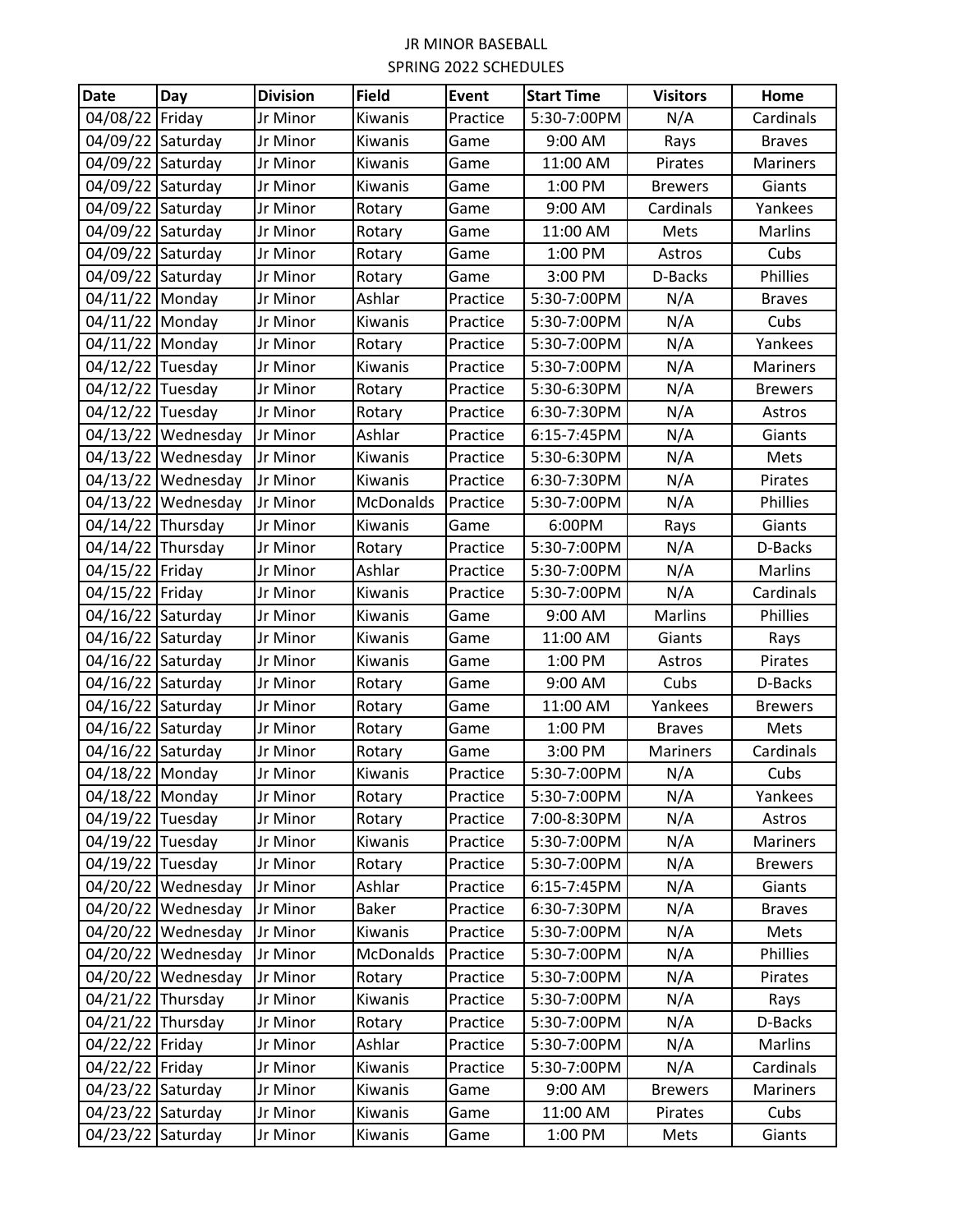| <b>Date</b>       | Day                | <b>Division</b> | <b>Field</b> | <b>Event</b> | <b>Start Time</b> | <b>Visitors</b> | Home           |
|-------------------|--------------------|-----------------|--------------|--------------|-------------------|-----------------|----------------|
| 04/23/22          | Saturday           | Jr Minor        | Rotary       | Game         | 9:00 AM           | D-Backs         | <b>Marlins</b> |
| 04/23/22 Saturday |                    | Jr Minor        | Rotary       | Game         | 11:00 AM          | Rays            | Yankees        |
| 04/23/22 Saturday |                    | Jr Minor        | Rotary       | Game         | 1:00 PM           | Phillies        | <b>Braves</b>  |
| 04/23/22 Saturday |                    | Jr Minor        | Rotary       | Game         | 3:00 PM           | Cardinals       | Astros         |
| 04/25/22 Monday   |                    | Jr Minor        | Ashlar       | Practice     | 5:30-7:00PM       | N/A             | <b>Braves</b>  |
| 04/25/22 Monday   |                    | Jr Minor        | <b>Baker</b> | Practice     | 5:30-7:00PM       | N/A             | Astros         |
| 04/25/22          | Monday             | Jr Minor        | Kiwanis      | Practice     | 5:30-7:00PM       | N/A             | Cubs           |
| 04/25/22 Monday   |                    | Jr Minor        | Rotary       | Practice     | 5:30-7:00PM       | N/A             | Yankees        |
| 04/26/22 Tuesday  |                    | Jr Minor        | Kiwanis      | Practice     | 5:30-7:00PM       | N/A             | Mariners       |
| 04/26/22 Tuesday  |                    | Jr Minor        | Rotary       | Practice     | 5:30-6:30PM       | N/A             | <b>Brewers</b> |
|                   | 04/27/22 Wednesday | Jr Minor        | Ashlar       | Practice     | 6:15-7:45PM       | N/A             | Giants         |
|                   | 04/27/22 Wednesday | Jr Minor        | Kiwanis      | Practice     | 5:30-7:00PM       | N/A             | Mets           |
|                   | 04/27/22 Wednesday | Jr Minor        | McDonalds    | Practice     | 5:30-7:00PM       | N/A             | Phillies       |
|                   | 04/27/22 Wednesday | Jr Minor        | Rotary       | Practice     | 5:30-7:00PM       | N/A             | Pirates        |
| 04/28/22 Thursday |                    | Jr Minor        | Kiwanis      | Practice     | 5:30-7:00PM       | N/A             | Rays           |
| 04/28/22 Thursday |                    | Jr Minor        | Rotary       | Practice     | 5:30-7:00PM       | N/A             | D-Backs        |
| 04/29/22 Friday   |                    | Jr Minor        | Ashlar       | Practice     | 5:30-7:00PM       | N/A             | <b>Marlins</b> |
| 04/29/22 Friday   |                    | Jr Minor        | Kiwanis      | Practice     | 5:30-7:00PM       | N/A             | Cardinals      |
| 04/30/22 Saturday |                    | Jr Minor        | Kiwanis      | Game         | 9:00 AM           | Cubs            | Cardinals      |
| 04/30/22 Saturday |                    | Jr Minor        | Kiwanis      | Game         | 11:00 AM          | Mariners        | Rays           |
| 04/30/22 Saturday |                    | Jr Minor        | Kiwanis      | Game         | 1:00 PM           | Astros          | <b>Brewers</b> |
| 04/30/22 Saturday |                    | Jr Minor        | Rotary       | Game         | 9:00 AM           | Giants          | Phillies       |
| 04/30/22 Saturday |                    | Jr Minor        | Rotary       | Game         | 11:00 AM          | <b>Braves</b>   | <b>Marlins</b> |
| 04/30/22 Saturday |                    | Jr Minor        | Rotary       | Game         | 1:00 PM           | Yankees         | Mets           |
| 04/30/22 Saturday |                    | Jr Minor        | Rotary       | Game         | 3:00 PM           | Pirates         | D-Backs        |
| 05/02/22          | Monday             | Jr Minor        | Ashlar       | Practice     | 5:30-7:00PM       | N/A             | <b>Braves</b>  |
| 05/02/22 Monday   |                    | Jr Minor        | <b>Baker</b> | Practice     | 5:30-7:00PM       | N/A             | Astros         |
| 05/02/22 Monday   |                    | Jr Minor        | Kiwanis      | Practice     | 5:30-7:00PM       | N/A             | Cubs           |
| 05/02/22 Monday   |                    | Jr Minor        | Rotary       | Practice     | 5:30-7:00PM       | N/A             | Yankees        |
| 05/03/22 Tuesday  |                    | Jr Minor        | Kiwanis      | Practice     | 5:30-7:00PM       | N/A             | Mariners       |
| 05/03/22 Tuesday  |                    | Jr Minor        | Rotary       | Practice     | 5:30-7:00PM       | N/A             | <b>Brewers</b> |
| 05/03/22 Tuesday  |                    | Jr Minor        | Rotary       | Practice     | 7:00-8:30PM       | N/A             | Cubs           |
|                   | 05/04/22 Wednesday | Jr Minor        | Ashlar       | Practice     | 6:15-7:45PM       | N/A             | Giants         |
|                   | 05/04/22 Wednesday | Jr Minor        | Kiwanis      | Practice     | 5:30-7:00PM       | N/A             | Mets           |
|                   | 05/04/22 Wednesday | Jr Minor        | McDonalds    | Practice     | 5:30-7:00PM       | N/A             | Phillies       |
|                   | 05/04/22 Wednesday | Jr Minor        | Rotary       | Practice     | 5:30-7:00PM       | N/A             | Pirates        |
| 05/05/22 Thursday |                    | Jr Minor        | Kiwanis      | Practice     | 5:30-7:00PM       | N/A             | Rays           |
| 05/05/22 Thursday |                    | Jr Minor        | Rotary       | Practice     | 5:30-7:00PM       | N/A             | D-Backs        |
| 05/06/22 Friday   |                    | Jr Minor        | Ashlar       | Practice     | 5:30-7:00PM       | N/A             | Marlins        |
| 05/06/22 Friday   |                    | Jr Minor        | Kiwanis      | Practice     | 5:30-7:00PM       | N/A             | Cardinals      |
| 05/07/22 Saturday |                    | Jr Minor        | Kiwanis      | Game         | 9:00 AM           | Phillies        | Yankees        |
| 05/07/22 Saturday |                    | Jr Minor        | Kiwanis      | Game         | 11:00 AM          | D-Backs         | <b>Braves</b>  |
| 05/07/22 Saturday |                    | Jr Minor        | Kiwanis      | Game         | 1:00 PM           | Cardinals       | Pirates        |
| 05/07/22 Saturday |                    | Jr Minor        | Rotary       | Game         | 9:00 AM           | Marlins         | Giants         |
| 05/07/22 Saturday |                    | Jr Minor        | Rotary       | Game         | 11:00 AM          | Rays            | Astros         |
| 05/07/22 Saturday |                    | Jr Minor        | Rotary       | Game         | 1:00 PM           | Mets            | Mariners       |